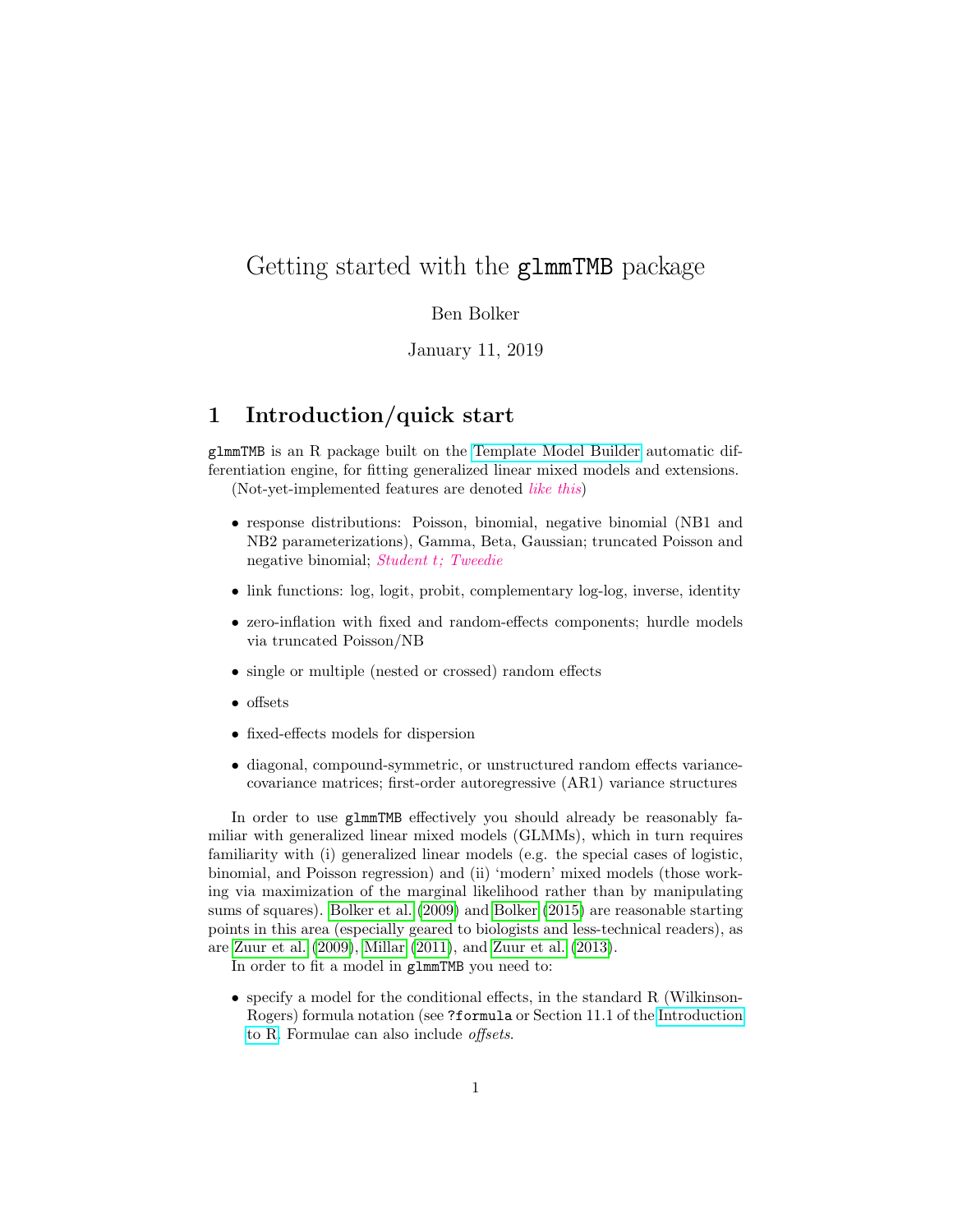- specify a model for the random effects, in the notation that is common to the nlme and lme4 packages. Random effects are specified as  $x|g$ , where x is an effect and g is a grouping factor (which must be a factor variable, or a nesting of/interaction among factor variables). For example, the formula would be 1|block for a random-intercept model or time|block for a model with random variation in slopes through time across groups specified by block. A model of nested random effects (block within site) would be 1|site/block; a model of crossed random effects (block and year) would be (1|block)+(1|year).
- choose the error distribution by specifying the family (family argument). In general, you can specify the function (binomial, gaussian, poisson, Gamma from base R, or one of the options listed at  $\texttt{family\_glmmTMB}$  [nbinom2,  $beta_family(), betabinomial, ...)).$
- choose the error distribution by specifying the family (family argument). For standard GLM families implemented in R, you can use the function name (binomial, gaussian, poisson, Gamma). Otherwise, you should specify the family argument as a list containing (at least) the (character) elements family and link, e.g. family=list(family="nbinom2",link="log").
- optionally specify a zero-inflation model (via the ziformula argument) with fixed and/or random effects
- optionally specify a dispersion model with fixed effects

This document was generated using R version 3.5.2 (2018-12-20) and package versions:

## bbmle glmmTMB ## 1.0.20 0.2.3

The current citation for glmmTMB is:

Brooks ME, Kristensen K, van Benthem KJ, Magnusson A, Berg CW, Nielsen A, Skaug HJ, Maechler M, Bolker BM (2017). "glmmTMB Balances Speed and Flexibility Among Packages for Zero-inflated Generalized Linear Mixed Modeling." The R Journal, 9(2), 378–400. [https://journal.r-project.org/archive/2017/RJ-2017-066/in](https://journal.r-project.org/archive/2017/RJ-2017-066/index.html)dex. [html](https://journal.r-project.org/archive/2017/RJ-2017-066/index.html).

## 2 Preliminaries: packages and data

Load required packages: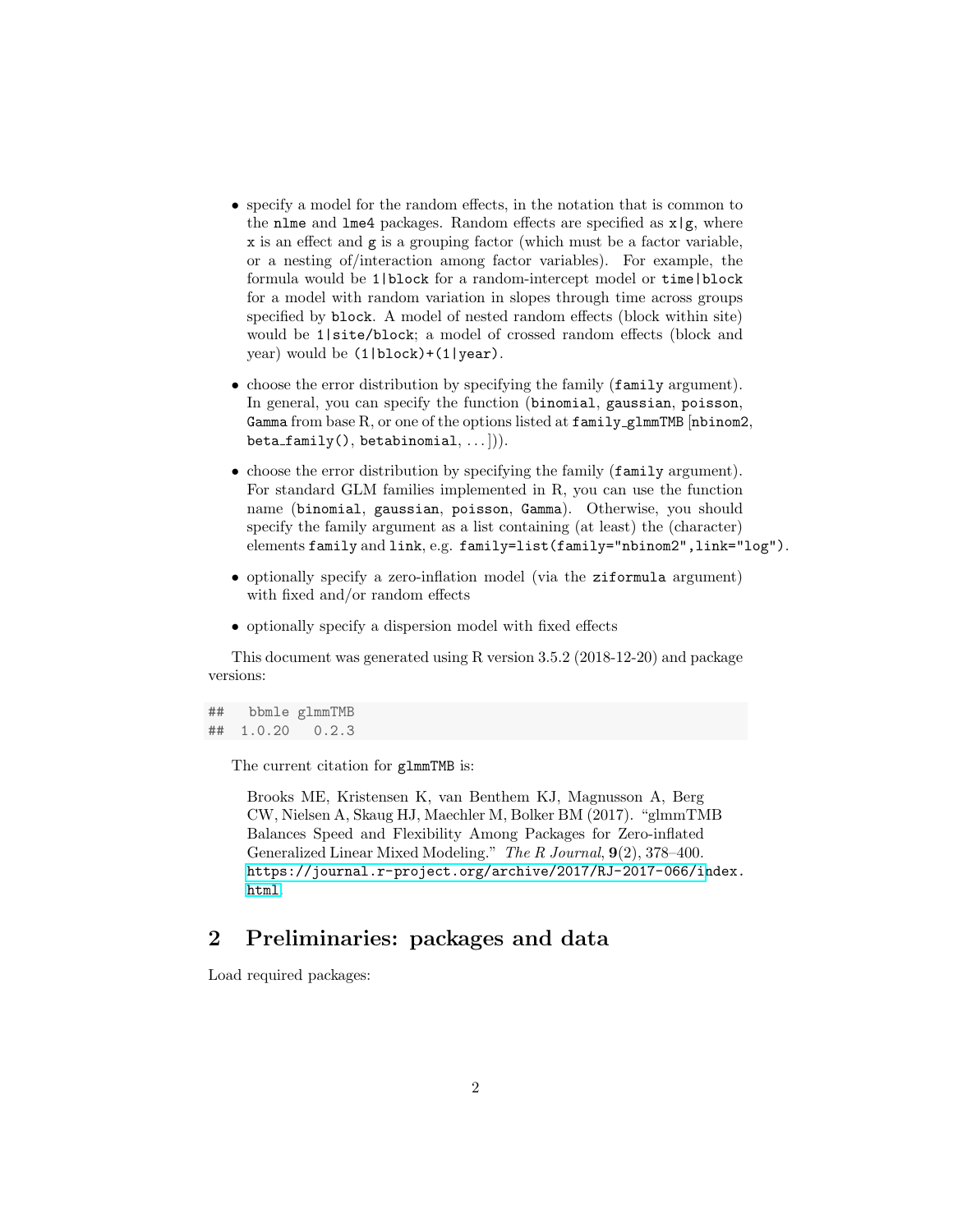```
library("glmmTMB")
library("bbmle") ## for AICtab
library("ggplot2")
## cosmetic
theme_set(theme_bw()+
  theme(panel.spacing=grid::unit(0,"lines")))
```
The data, taken from [Zuur et al.](#page-8-1) [\(2009\)](#page-8-1) and ultimately from [Roulin and](#page-8-4) [Bersier](#page-8-4) [\(2007\)](#page-8-4), quantify the number of negotiations among owlets (owl chicks) in different nests prior to the arrival of a provisioning parent as a function of food treatment (deprived or satiated), the sex of the parent, and arrival time. The total number of calls from the nest is recorded, along with the total brood size, which is used as an offset to allow the use of a Poisson response.

Since the same nests are measured repeatedly, the nest is used as a random effect. The model can be expressed as a zero-inflated generalized linear mixed model (ZIGLMM).

Various small manipulations of the data set: (1) reorder nests by mean negotiations per chick, for plotting purposes; (2) add log brood size variable (for offset); (3) rename response variable and abbreviate one of the input variables.

```
Owls <- transform(Owls,
                  Nest=reorder(Nest,NegPerChick),
                  NCalls=SiblingNegotiation,
                  FT=FoodTreatment)
```
(If you were really using this data set you should start with summary(Owls) to explore the data set.)

We should explore the data before we start to build models, e.g. by plotting it in various ways, but this vignette is about glmmTMB, not about data visualization . . .

Now fit some models:

The basic glmmTMB fit — a zero-inflated Poisson model with a single zeroinflation parameter applying to all observations (ziformula~1). (Excluding zero-inflation is glmmTMB's default: to exclude it explicitly, use ziformula<sup>~0</sup>.)

```
fit_zipoisson <- glmmTMB(NCalls~(FT+ArrivalTime)*SexParent+
                                      offset(log(BroodSize))+(1|Nest),
                                      data=Owls,
                                      ziformula=~1,
                                      family=poisson)
```
summary(fit\_zipoisson)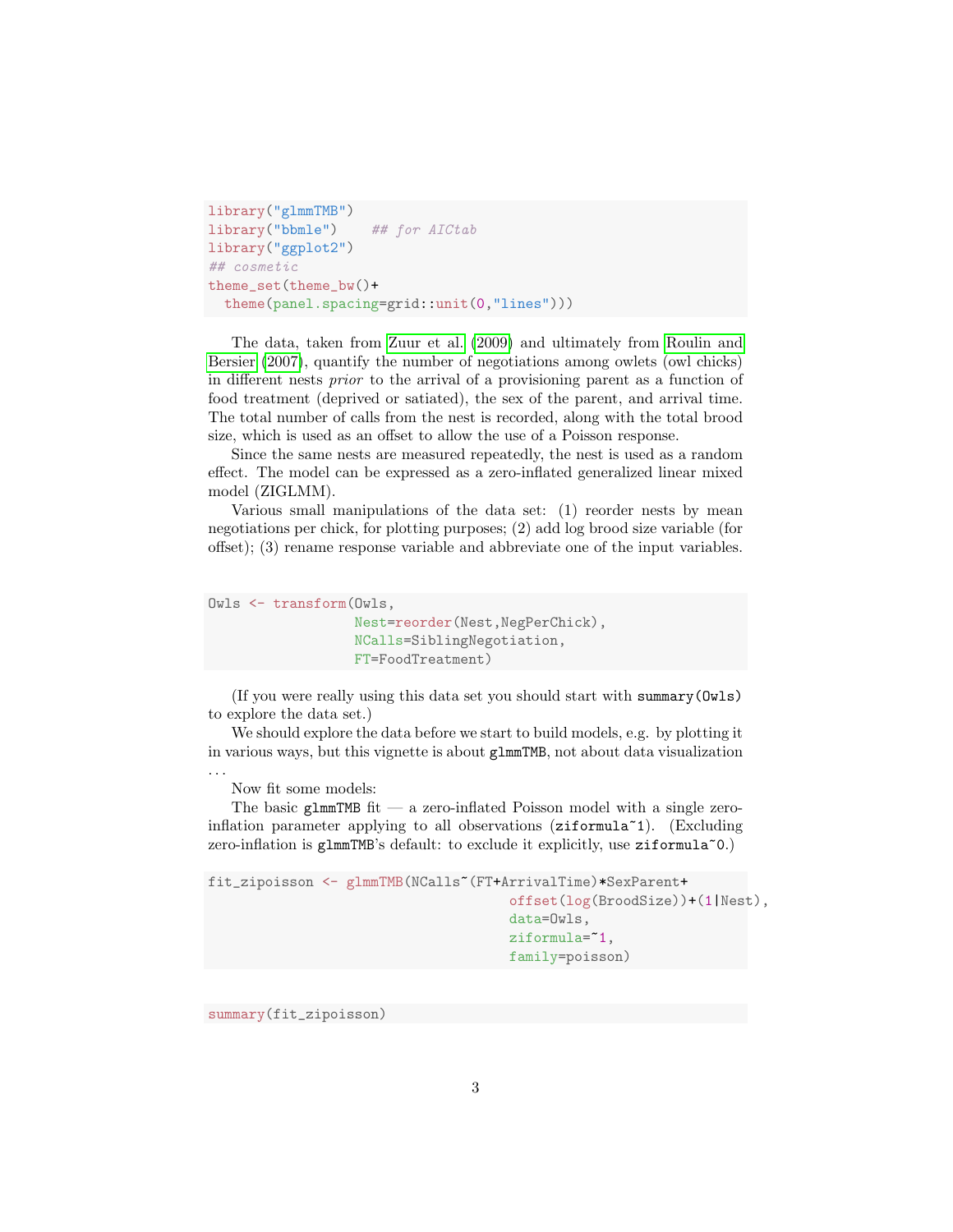```
## Family: poisson ( log )
## Formula:
## NCalls ~ (FT + ArrivalTime) * SexParent + offset(log(BroodSize)) +
## (1 | Nest)
## Zero inflation: ~1
## Data: Owls
##
## AIC BIC logLik deviance df.resid
## 4015.6 4050.8 -1999.8 3999.6 591
##
## Random effects:
##
## Conditional model:
## Groups Name Variance Std.Dev.
## Nest (Intercept) 0.1294 0.3597
## Number of obs: 599, groups: Nest, 27
##
## Conditional model:
## Estimate Std. Error z value Pr(>|z|)
## (Intercept) 2.53995 0.35656 7.123 1.05e-12 ***
## FTSatiated -0.29111 0.05961 -4.884 1.04e-06 ***
## ArrivalTime -0.06808 0.01427 -4.771 1.84e-06 ***
## SexParentMale 0.44885 0.45002 0.997 0.319
## FTSatiated:SexParentMale 0.10473 0.07286 1.437 0.151
## ArrivalTime:SexParentMale -0.02140 0.01835 -1.166 0.244
## ---## Signif. codes: 0 '***' 0.001 '**' 0.01 '*' 0.05 '.' 0.1 ' ' 1
##
## Zero-inflation model:
## Estimate Std. Error z value Pr(>|z|)
## (Intercept) -1.05753 0.09412 -11.24 <2e-16 ***
## ---
## Signif. codes: 0 '***' 0.001 '**' 0.01 '*' 0.05 '.' 0.1 ' ' 1
```
We can also try a standard zero-inflated negative binomial model; the default is the "NB2" parameterization (variance  $= \mu(1 + \mu/k)$ : [Hardin and Hilbe](#page-8-5) [\(2007\)](#page-8-5)). To use families (Poisson, binomial, Gaussian) that are defined in R, you should specify them as in ?glm (as a string referring to the family function, as the family function itself, or as the result of a call to the family function: i.e. family="poisson", family=poisson, family=poisson(), and family=poisson(link="log") are all allowed and all equivalent (the log link is the default for the Poisson family). Some of the additional families that are not defined in base R (at this point nbinom2 and nbinom1) can be specified using the same format. Otherwise, for families that are implemented in glmmTMB but for which glmmTMB does not provide a function, you should specify the family argu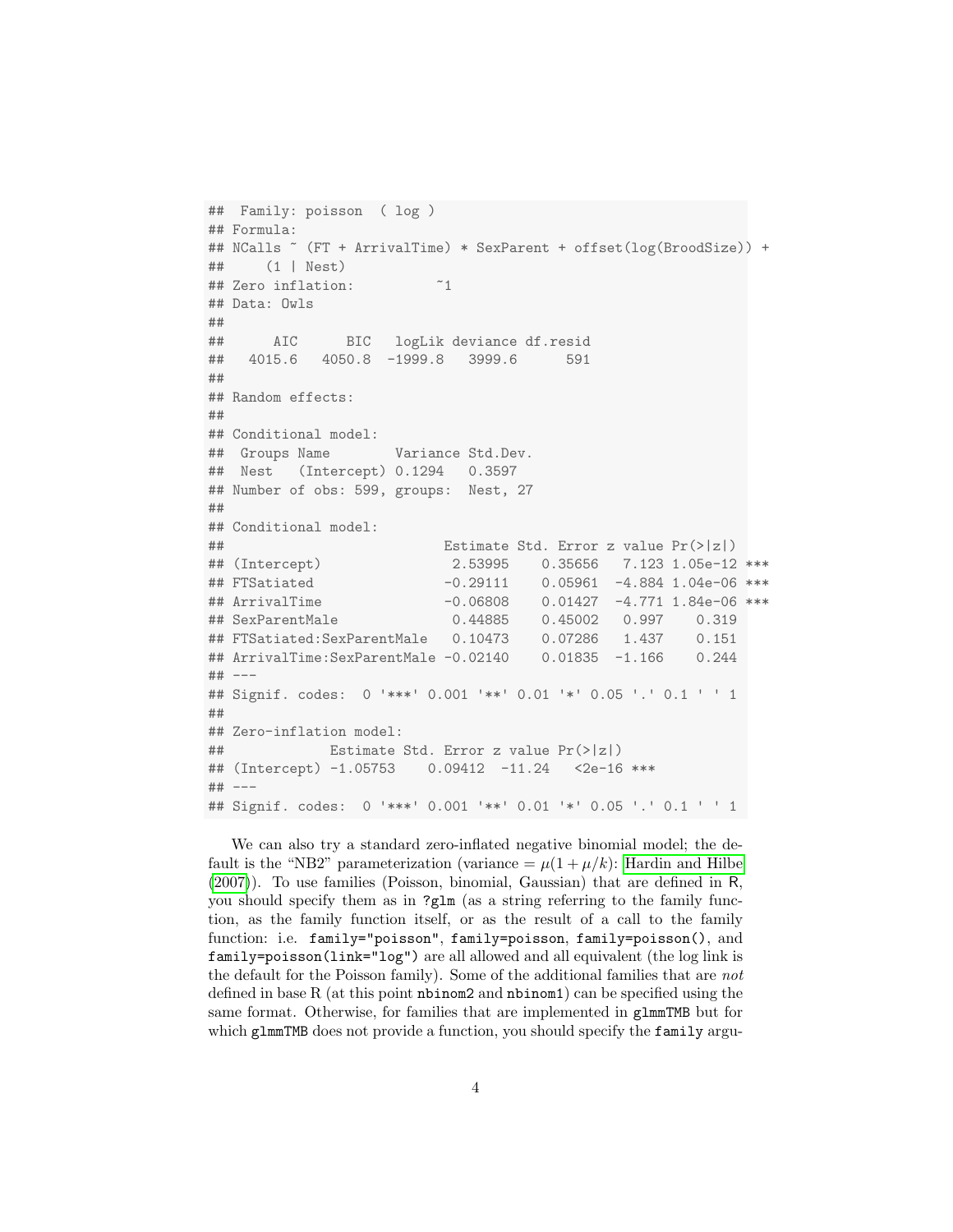ment as a list containing (at least) the (character) elements family and link, e.g. family=list(family="nbinom2",link="log"). (In order to be able to retrieve Pearson (variance-scaled) residuals from a fit, you also need to specify a variance component; see ?family glmmTMB.)

fit\_zinbinom <- update(fit\_zipoisson,family=nbinom2)

Alternatively, we can use an "NB1" fit (variance  $= \phi \mu$ ).

fit\_zinbinom1 <- update(fit\_zipoisson,family=nbinom1)

we should have a getFamily function: ideally it would also specify which are really implemented (although that's harder), and specify default links

Relax the assumption that total number of calls is strictly proportional to brood size (i.e. using log(brood size) as an offset):

```
fit_zinbinom1_bs <- update(fit_zinbinom1,
                            . ~ (FT+ArrivalTime)*SexParent+
                               BroodSize+(1|Nest))
```
Every change we have made so far improves the fit  $-$  changing distributions improves it enormously, while changing the role of brood size makes only a modest (-1 AIC unit) difference:

```
AICtab(fit_zipoisson,fit_zinbinom,fit_zinbinom1,fit_zinbinom1_bs)
## dAIC df
## fit_zinbinom1_bs 0.0 10
## fit_zinbinom1 1.2 9
## fit_zinbinom 68.7 9
## fit_zipoisson 666.0 8
```
#### 2.1 Hurdle models

In contrast to zero-inflated models, hurdle models treat zero-count and nonzero outcomes as two completely separate categories, rather than treating the zero-count outcomes as a mixture of structural and sampling zeros.

glmmTMB includes truncated Poisson and negative binomial familes and hence can fit hurdle models.

```
fit_hnbinom1 <- update(fit_zinbinom1_bs,
                        ziformula=~.,
                        data=Owls,
                        family=list(family="truncated_nbinom1",link="log"))
```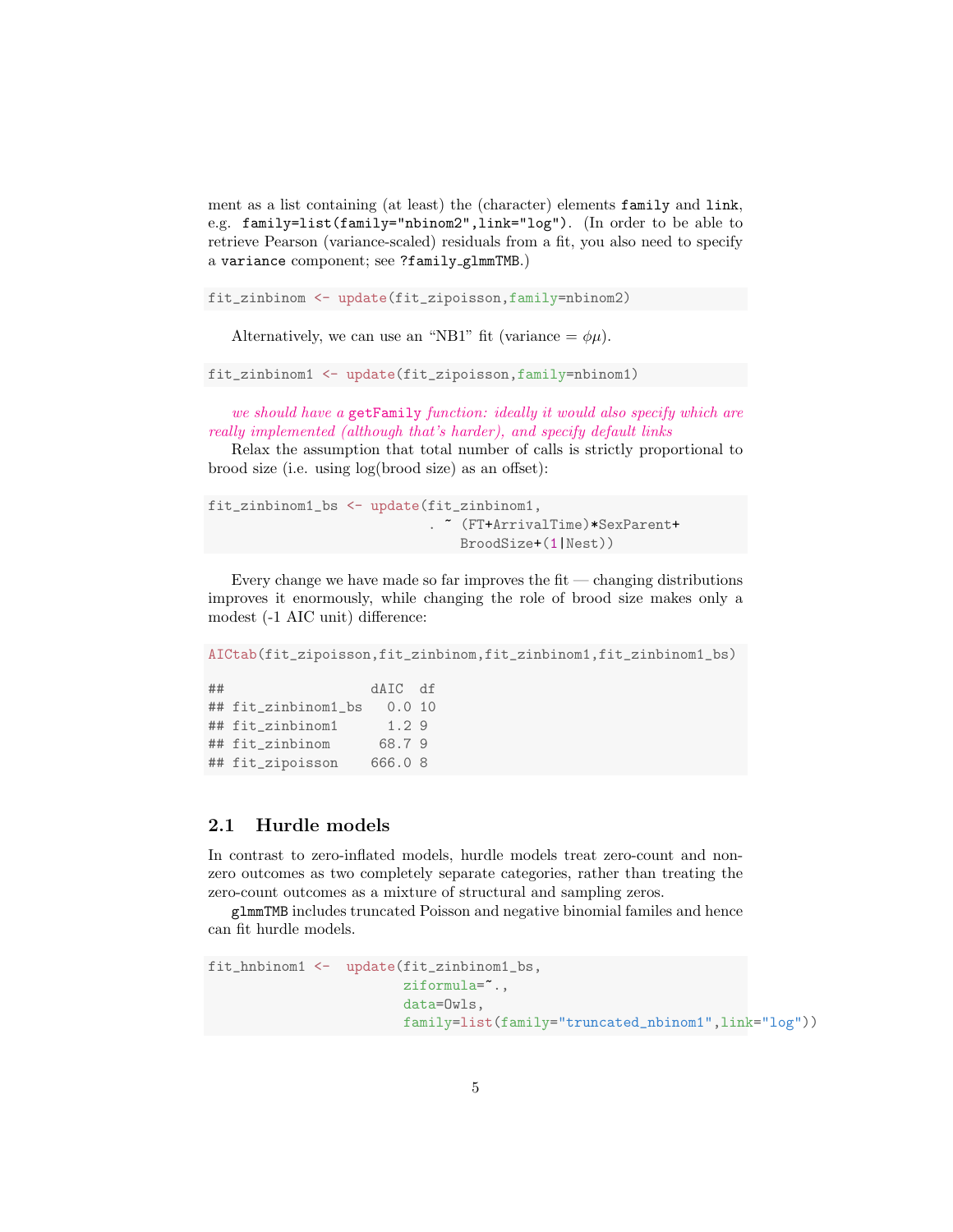```
## Warning in glmmTMB(formula = NCalls ~ FT + ArrivalTime + SexParent
+ BroodSize + : some components missing from 'family': downstream
methods may fail
## Warning in mkTMBStruc(formula, ziformula, dispformula, combForm,
mf, fr, : specifying 'family' as a plain list is deprecated
```
Then we can use AICtab to compare all the models.

AICtab(fit\_zipoisson,fit\_zinbinom,fit\_zinbinom1,fit\_zinbinom1\_bs,fit\_hnbinom1)

## dAIC df ## fit\_hnbinom1 0.0 17 ## fit\_zinbinom1\_bs 57.8 10 ## fit\_zinbinom1 59.0 9 ## fit\_zinbinom 126.5 9 ## fit\_zipoisson 723.9 8

## 3 Sample timings

To get a rough idea of glmmTMB's speed relative to lme4 (the most commonly used mixed-model package for  $R$ ), we try a few standard problems, enlarging the data sets by cloning the original data set (making multiple copies and sticking them together).

Figure [1](#page-6-0) shows the results of replicating the Contraception data set (1934 observations, 60 levels in the random effects grouping level) from 1 to 40 times. glmmADMB is sufficiently slow ( $\approx 1$  minute for a single copy of the data) that we didn't try replicating very much. On average, glmmTMB is about 2.3 times faster than glmer for this problem.

Figure [2](#page-7-0) shows equivalent timings for the InstEval data set, although in this case since the original data set is large (73421 observations) we subsample the data set rather than cloning it: in this case, the advantage is reversed and lmer is about 5 times faster.

In general, we expect glmmTMB's advantages over lme4 to be (1) greater flexibility (zero-inflation etc.); (2) greater speed for GLMMs, especially those with large number of "top-level" parameters (fixed effects plus random-effects variance-covariance parameters). In contrast, lme4 should be faster for LMMs (for maximum speed, you may want to check the [MixedModels.jl](https://github.com/dmbates/MixedModels.jl) package for Julia); lme4 is more mature and at present has a wider variety of diagnostic checks and methods for using model results, including downstream packages.

### References

<span id="page-5-0"></span>Bolker, B. M. (2015). Linear and generalized linear mixed models. In G. A. Fox, S. Negrete-Yankelevich, and V. J. Sosa (Eds.), Ecological Statistics: Contem-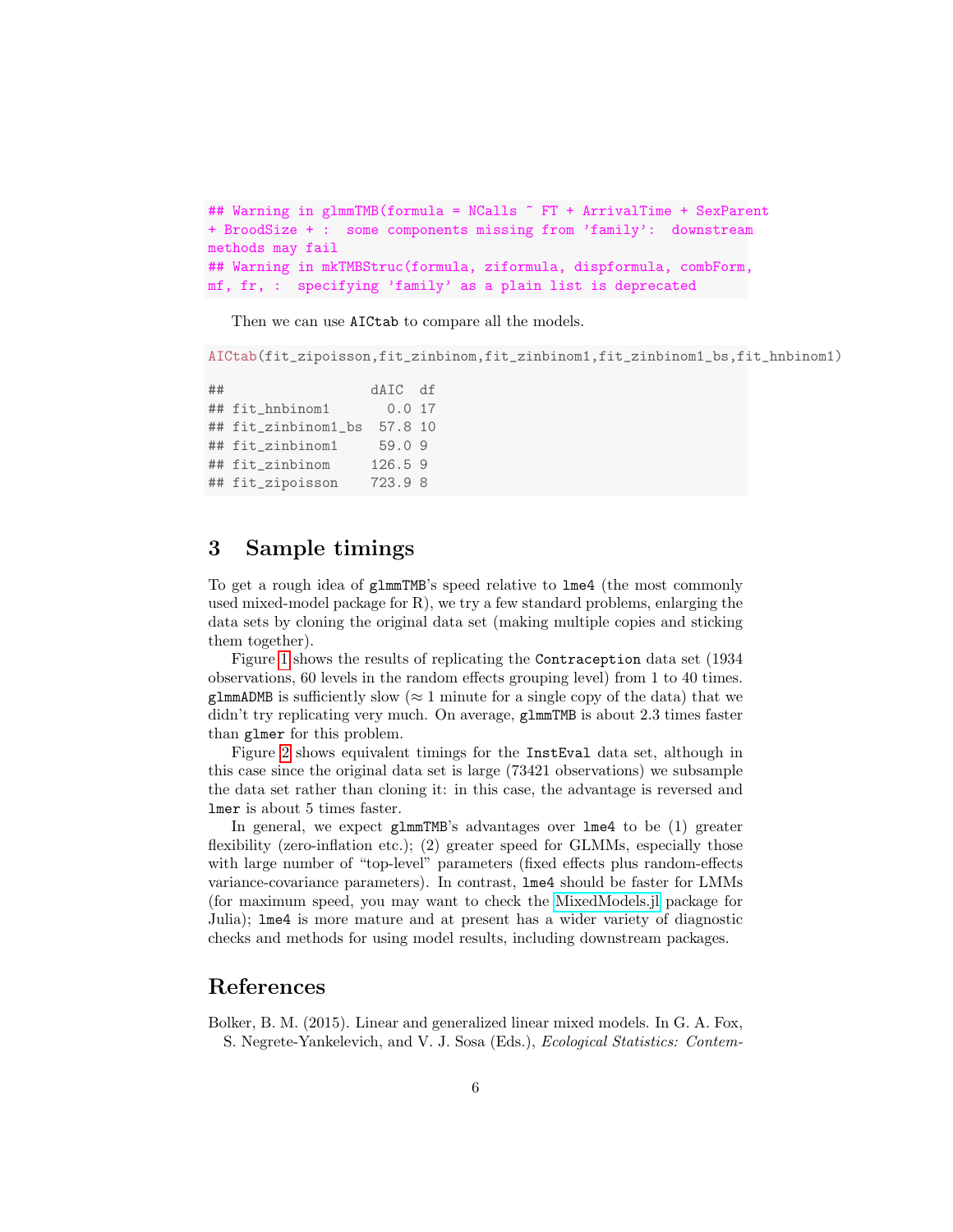

<span id="page-6-0"></span>Figure 1: Timing for fitting the replicated Contraception data set.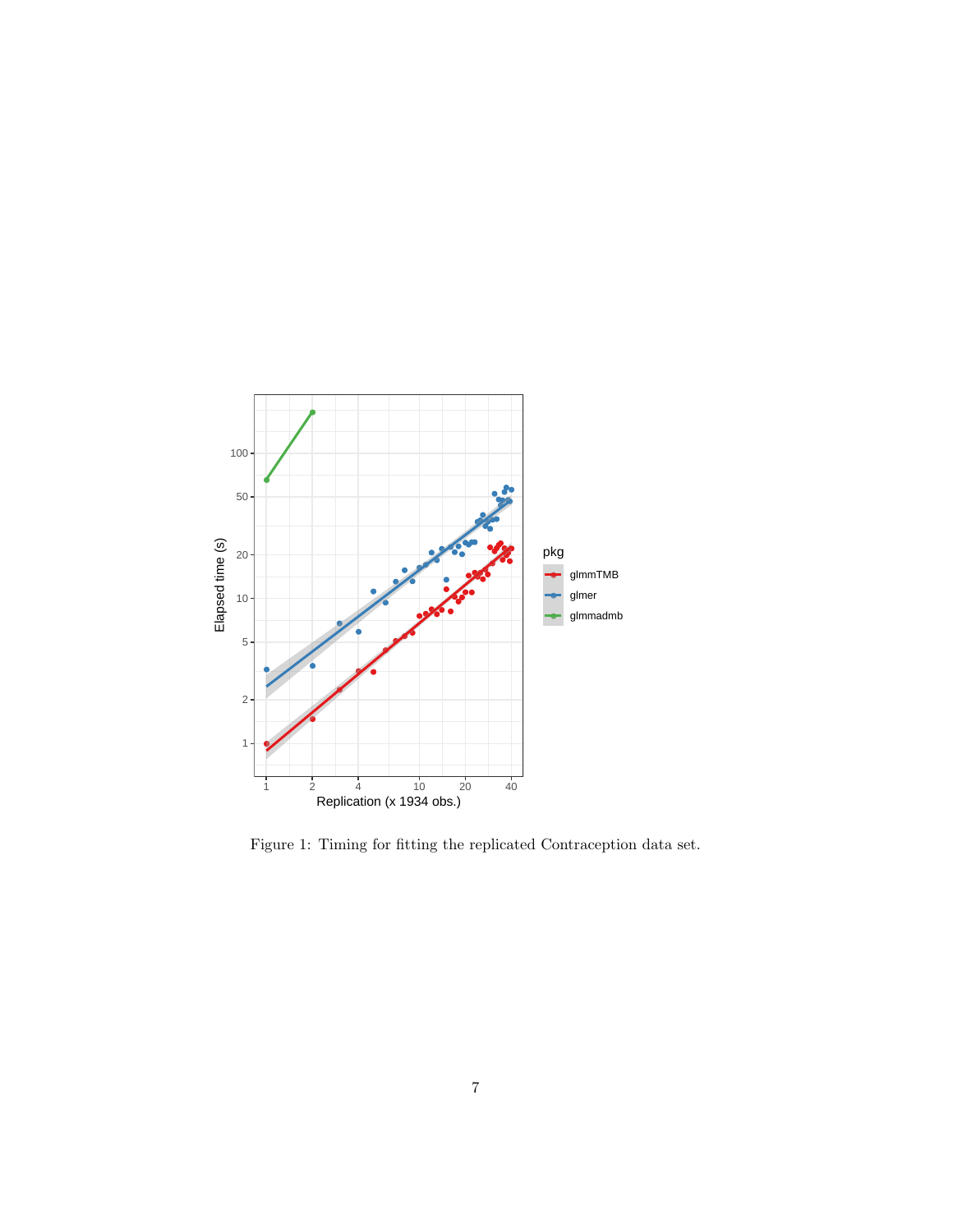

<span id="page-7-0"></span>Figure 2: Timing for fitting subsets of the InstEval data set.